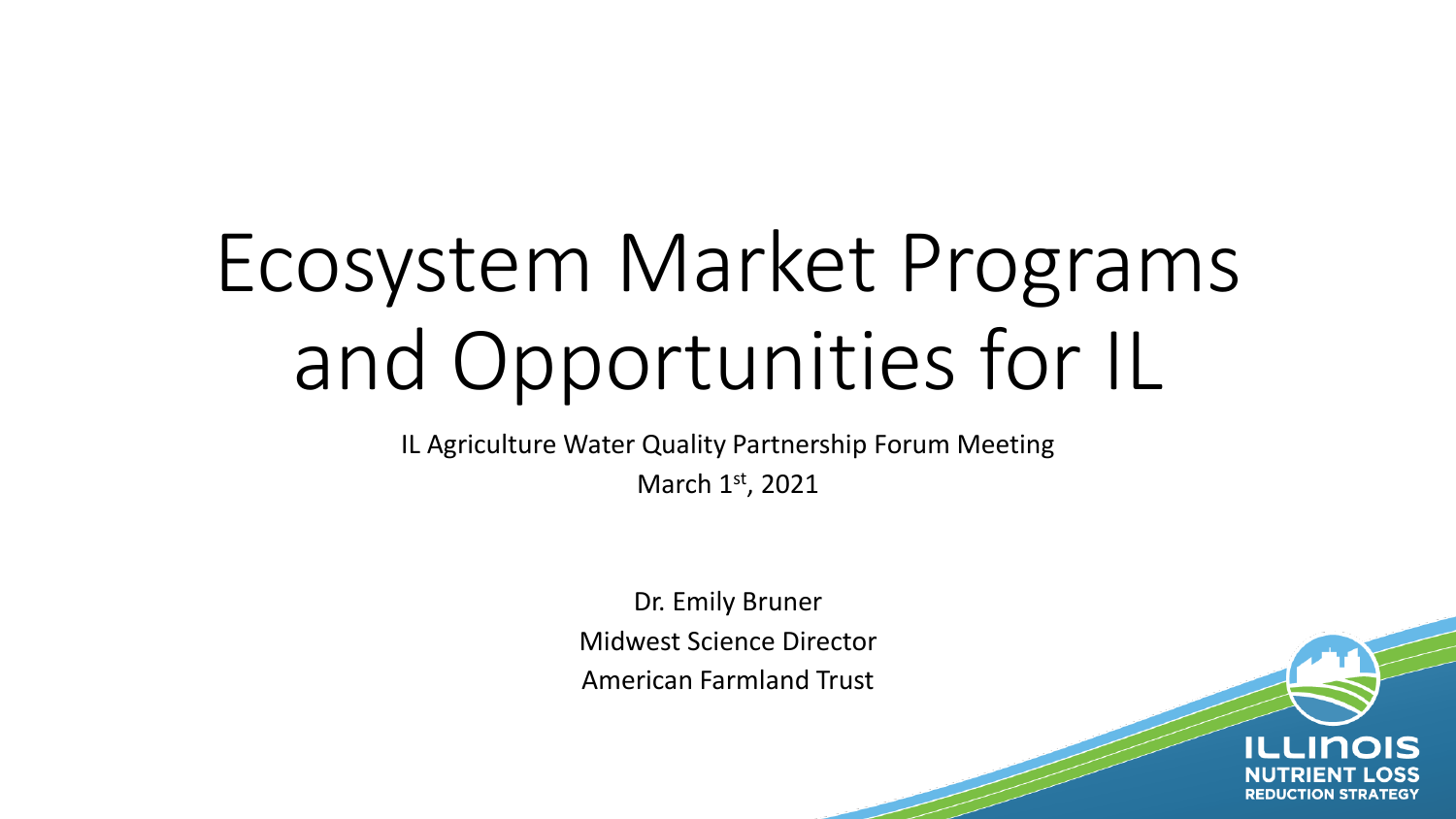#### **Outline**

- **Background – What are ecosystem markets?**
- **Overview of 4 Ecosystem/Carbon Market Programs** 
	- **Current availability**
	- **Quick program comparison**
- **On-farm and Off-Farm Opportunities for IL**
- **Summary**
- **Discussion**

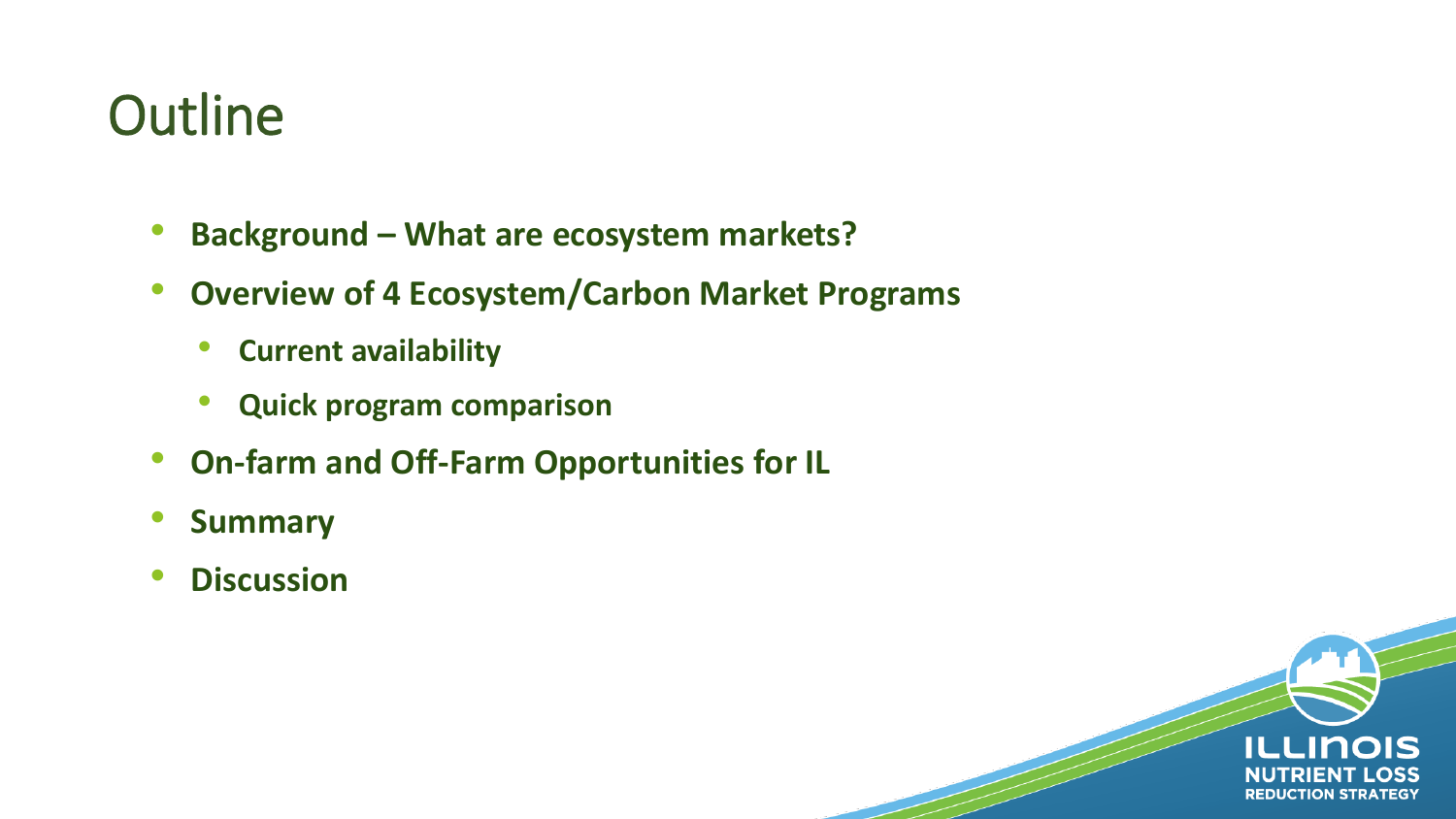## Background

#### What are ecosystem markets?

- According to the US Environmental Protection Agency, ecosystem services markets allow companies, communities and other beneficiaries to pay landowners and managers *to protect***,** *restore* **or** *mitigate for* impacts to ecosystems.
- While many of the practices that offer the greatest ecosystem benefits are typically encouraged via traditional state and federal financial assistance programs, market payments are generated via outcomes verified at the field level and are not necessarily practice-specific.
- Current active and pilot markets exist for several ecosystem services including carbon sequestration and greenhouse gas (GHG) reductions, water quality and quantity improvements, as well as wetland and habitat creation, among others.



<https://ilsustainableag.org/ecomarkets/>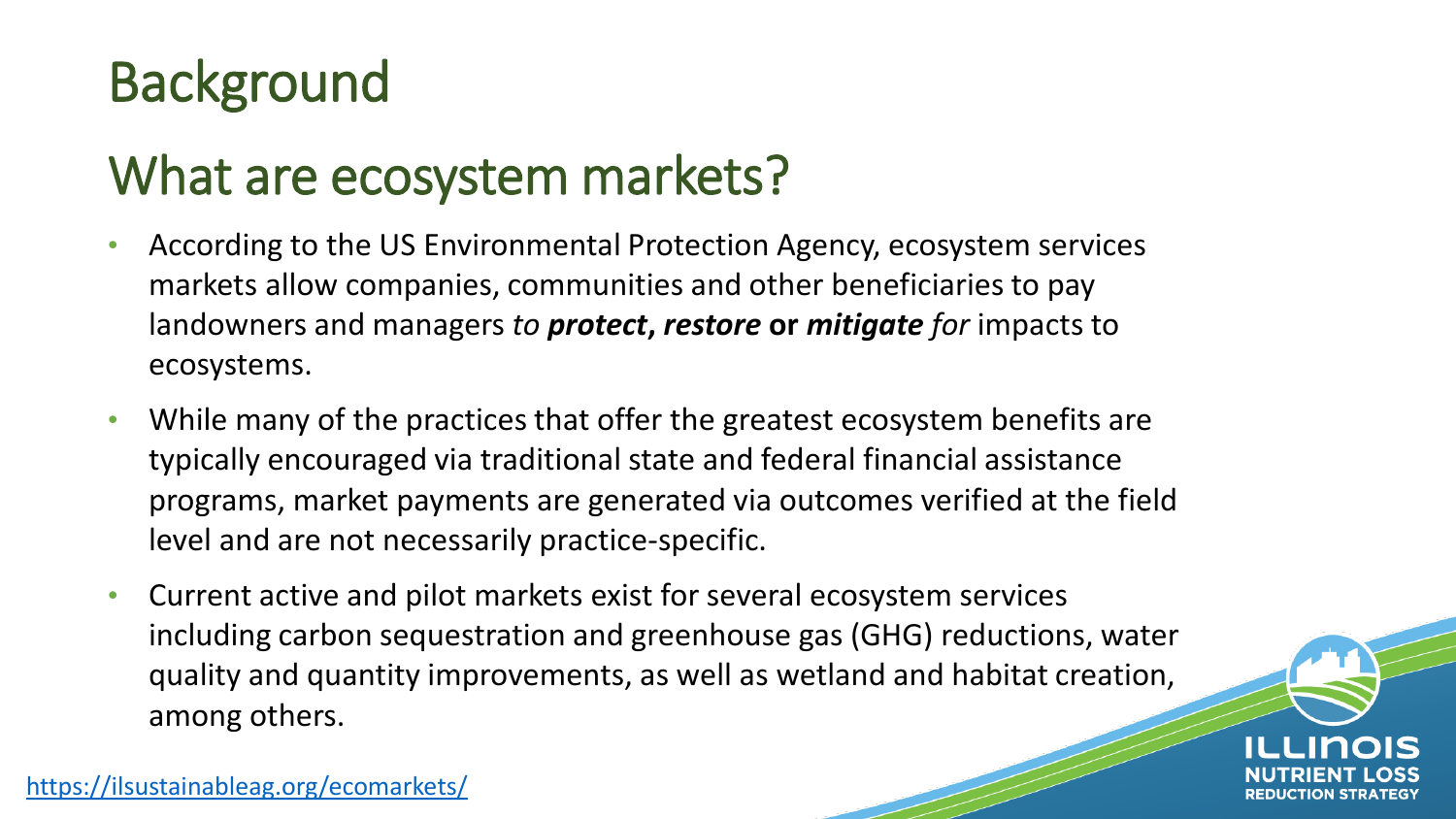#### Program Overview

#### CARBON MARKET ENTITIES

- **Nori** In pilot phase, project enrollment is currently available nationwide. Two projects have sold and received payment for ~30,000 credits to date. Planning to expand to Canada, Brazil and Eastern Europe in the next 2 to 3 years. https://nori.com/
- **Indigo Ag**  Project enrollment currently available in 21 states including: AR, CO, GA, IA, IL, IN, KS, KY, LA, MN, MO, MS, NC, ND, NE, OH, OK, SC, SD, TN, TX. Piloting expansion in Europe. https://carbon.indigoag.net

#### CARBON AND ADDITIONAL ECOSYSTEM SERVICES MARKET ENTITIES

- **Soil and Water Outcomes Fund**  Project enrollment currently available in select counties in Iowa, Illinois, and Ohio. Planning to expand to additional geographies in crop year 2022. https://www.theoutcomesfund.com/
- **Ecosystem Services Market Consortium (ESMC)** In pilot phase, project enrollment currently available in select U.S. regions including: Corn and Soy Belt, Great Plains, Great Lakes, Pacific Northwest, and California. Anticipated national market launch to include payment for water quantity and biodiversity ecosystem services in addition to carbon, net GHGs, and water quality in harvest year 2022-2023. https://ecosystemservicesmarket.org/

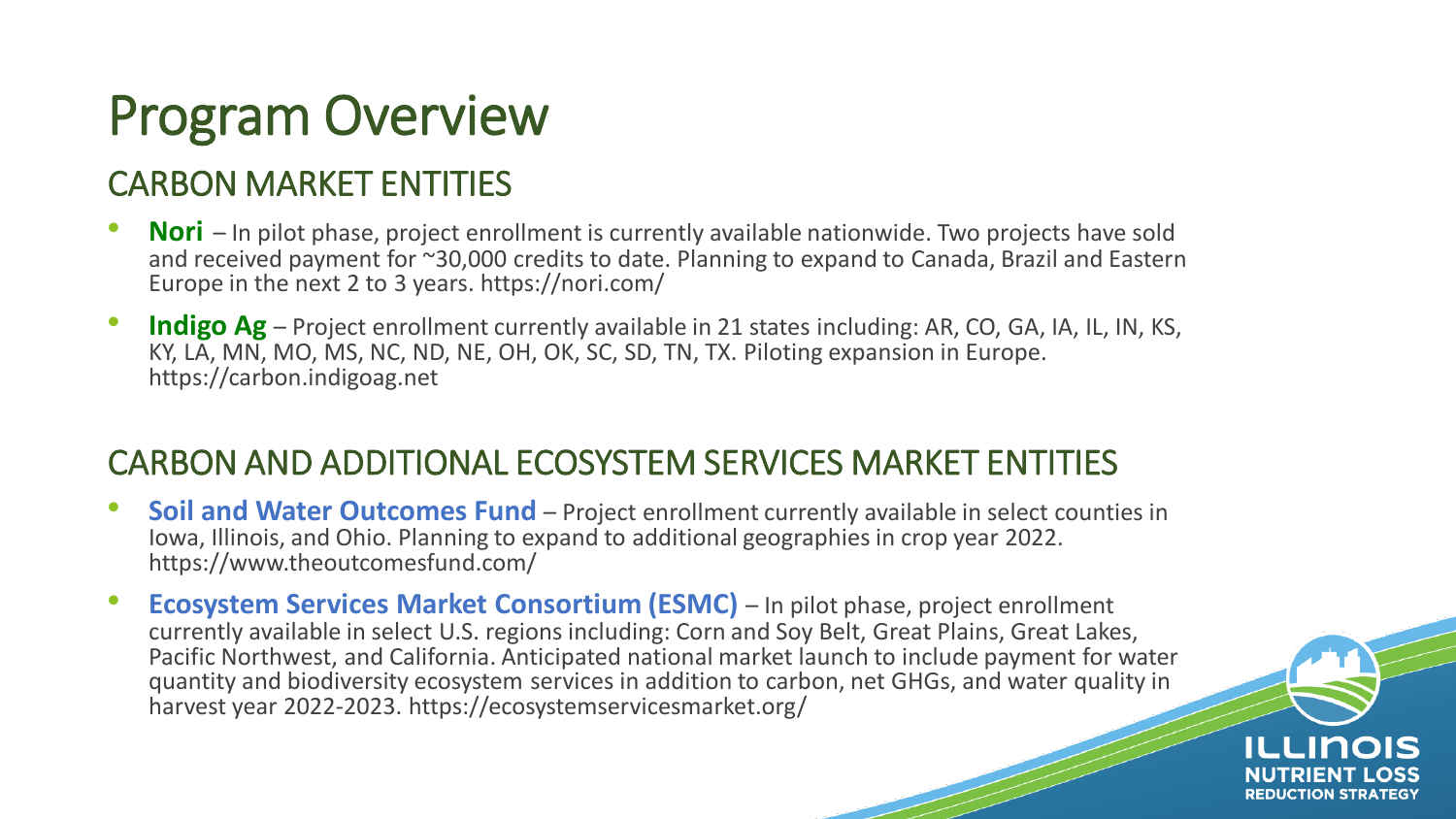## Contract Length / Eligibility

|                                                                                                        | <b>Nori</b>                                                     | Indigo Ag                                                                                                                                            | <b>Soil &amp; Water</b><br><b>Outcomes</b>                                | <b>ESMC</b>                                                                                                                                                                                                   |
|--------------------------------------------------------------------------------------------------------|-----------------------------------------------------------------|------------------------------------------------------------------------------------------------------------------------------------------------------|---------------------------------------------------------------------------|---------------------------------------------------------------------------------------------------------------------------------------------------------------------------------------------------------------|
| <b>Acreage</b><br>Min/Max                                                                              | <b>None</b>                                                     | One-field min, no max                                                                                                                                | <b>None</b>                                                               | <b>None</b>                                                                                                                                                                                                   |
| <b>Contract</b><br>Length                                                                              | 10 yrs                                                          | 5 yrs                                                                                                                                                | Annual with yearly<br>renewal                                             | Pilot - Annual<br>Market Launch - Scope 1: 10 yrs;<br>Scope 3: TBD                                                                                                                                            |
| <b>New Practice</b><br>Requirement                                                                     | Yes, with a look-back of<br>up to 5 years during<br>pilot phase | Yes, with a look-back<br>of 2 growing seasons                                                                                                        | <b>Yes</b>                                                                | Yes, but investigating potential of<br>payments to producers already<br>implementing conservation<br>practices for Scope 3                                                                                    |
| <b>Ability to</b><br><b>Enroll Same</b><br><b>Fields in Gov't</b><br>Programs/<br><b>Other Markets</b> | Designed to stack with<br>both                                  | Designed to stack<br>with both, but other<br>incentives cannot<br>include payments for<br>carbon credits or<br>related assets<br>(financing is okay) | <b>No</b><br>Note $-$ payment for<br>water quality and<br>carbon outcomes | Designed to stack with gov't<br>programs; individual fields cannot<br>be in two market programs. Note -<br><b>ESMC internally stacks carbon with</b><br>GHG reductions, water quality, and<br>water quantity. |



<https://ilsustainableag.org/ecomarkets/>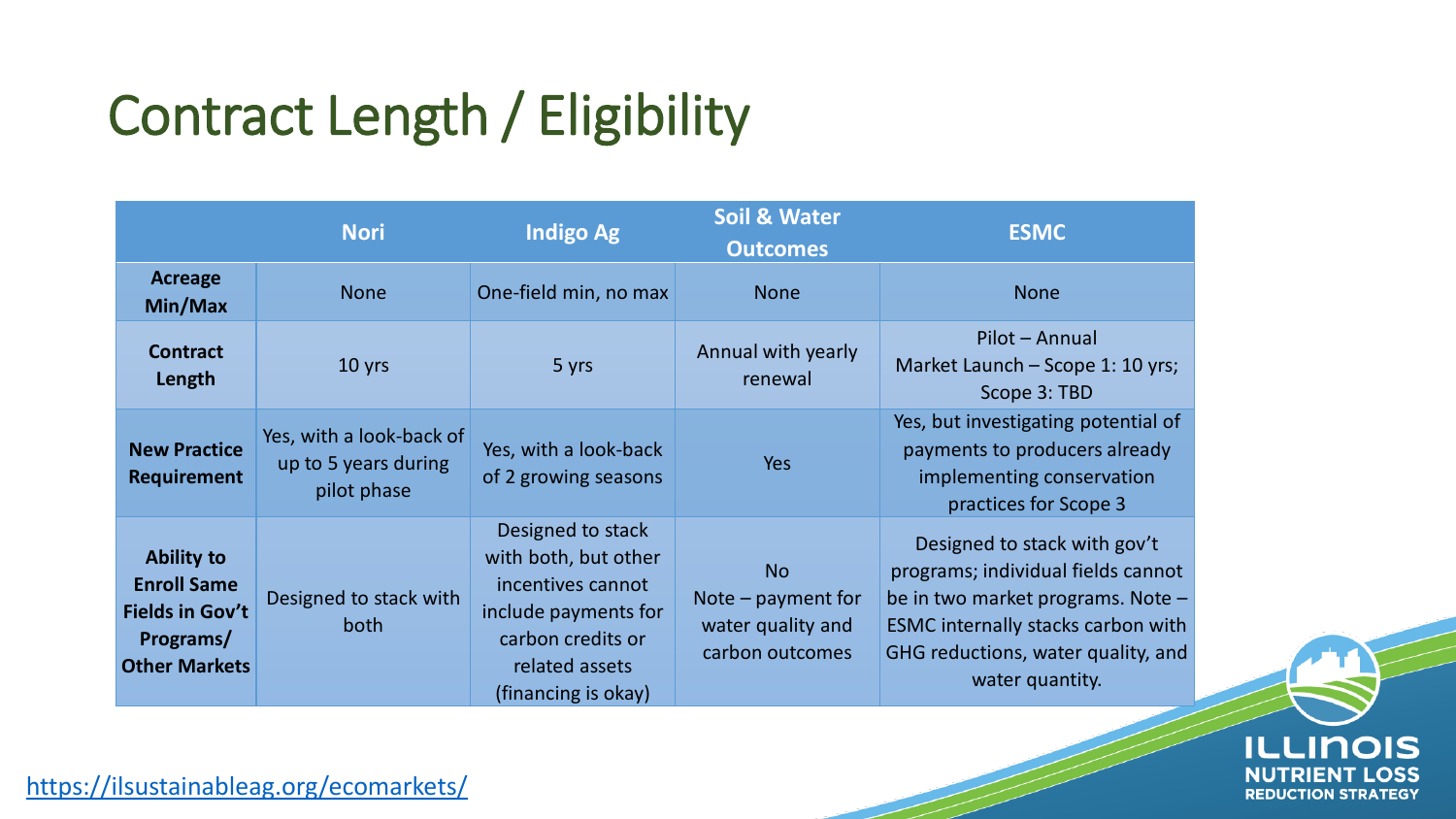#### Assistance / Verification Requirements

|                                                              | <b>Nori</b>                                                                                                                 | <b>Indigo Ag</b>                                                                | <b>Soil &amp; Water</b><br><b>Outcomes</b>                                                                           | <b>ESMC</b>                                                                                                                                                                                   |
|--------------------------------------------------------------|-----------------------------------------------------------------------------------------------------------------------------|---------------------------------------------------------------------------------|----------------------------------------------------------------------------------------------------------------------|-----------------------------------------------------------------------------------------------------------------------------------------------------------------------------------------------|
| <b>Third Party</b><br><b>Practice</b><br><b>Verification</b> | Minimum once every 3<br>years; standard audit<br>procedure (review<br>representative sample<br>of receipts and<br>invoices) | Random site visits<br>and evidence checks,<br>registry-approved<br>methodology. | Yearly field visits,<br>remote sensing                                                                               | Scope 1- small subset of<br>producers randomly selected for<br>site visit + remoting sensing.<br>Scope 3 -smaller subset of<br>producers randomly selected for<br>site visit +remote sensing. |
| <b>Data</b><br><b>Collected on</b><br><b>Enrollment</b>      | Farm operational data<br>- previous 10 years OR<br>proprietary "Smart<br>Defaults" option                                   | Basic farmer info,<br>field boundaries, and<br>commitment to new<br>practice(s) | Farm operational<br>$data - 2-3 years$<br>historical baseline<br>plus 2-3 years of<br>proposed practice<br>change(s) | Scope $1$ – detailed farm<br>operational data<br>Scope 3 - some operational data;<br>Soil sampling and remote sensed<br>data for both.                                                        |
| <b>Enrollment</b><br><b>Assistance</b>                       | <b>Supply Account</b><br>Managers on-call;<br>regular training; direct<br>assistance with<br>enrollment process             | <b>Customer success</b><br>hotline or webchat<br>options                        | Provided via staff<br>and affiliates                                                                                 | Producer's preferred advisor (e.g.<br>conservation district staff, CCAs)<br>can be trained to assist; option to<br>import data from 3 <sup>rd</sup> party<br>platform                         |
| Technical /<br><b>Agronomic</b><br><b>Assistance</b>         | NA (but supply account<br>managers include<br>trained agronomists)                                                          | Free in-house<br>agronomic guidance,<br>supplemented with<br>on-the-ground help | Free conservation<br>agronomists on staff                                                                            | Provided by ESMC's member<br>organizations and partners (e.g.<br>conservation district, CCAs,<br>NGO <sub>s</sub> ).                                                                          |

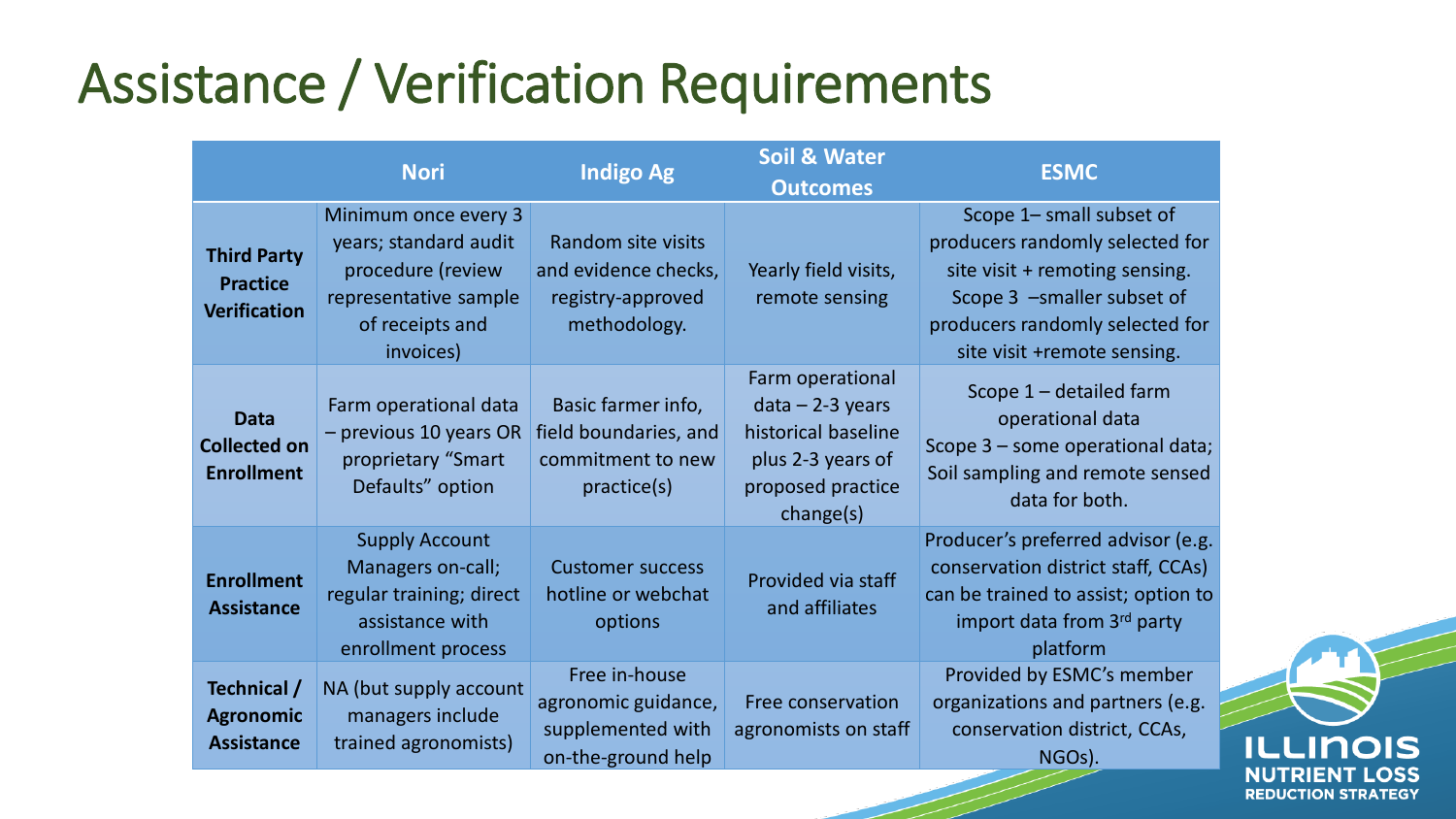## Outcome Estimation / Payment

|                                                                                                | <b>Nori</b>                                                                                                                                                                                | <b>Indigo Ag</b>                                                                                                                                      | <b>Soil &amp; Water</b><br><b>Outcomes</b>                                                                 | <b>ESMC</b>                                                                                                                                                                             |
|------------------------------------------------------------------------------------------------|--------------------------------------------------------------------------------------------------------------------------------------------------------------------------------------------|-------------------------------------------------------------------------------------------------------------------------------------------------------|------------------------------------------------------------------------------------------------------------|-----------------------------------------------------------------------------------------------------------------------------------------------------------------------------------------|
| <b>Payment</b><br><b>Schedule</b>                                                              | End of month when<br>offset credit is sold                                                                                                                                                 | 50% yr 1,<br>20% yr 2,<br>10% yrs 3, 4, 5                                                                                                             | Annually, split 50/50-<br>1 shortly after signing,<br>1 after verification                                 | Pilot - Annual<br>Market-Launch - Annual to every 5<br>yrs depending on Scope for carbon<br>1 vs 3, respectively; annual for<br>water quality.                                          |
| <b>Outcome</b><br><b>Estimation</b>                                                            | Soil sample reference<br>network-based<br>modeling (Soil<br>Metrics) - cost<br>incurred by Nori.<br>Farmer has option to<br>true-up via soil<br>sampling - farmer<br>incurs sampling cost. | <b>Modeling</b><br>(biogeochemical and<br>statistical) + soil<br>sampling, Indigo<br>assumes cost (Indigo<br>does not charge<br>growers for anything) | Modeling, with 10% of<br>fields subject to in-<br>field soil and water<br>sampling at no cost to<br>farmer | Modeling (peer reviewed<br>biogeochemical model) + soil<br>sampling. ESMC assumes costs and<br>includes in asset price to buyers.                                                       |
| <b>Penalty for</b><br><b>Temporary</b><br><b>Break in</b><br><b>Practice</b><br>Implementation | <b>Farmer commits to</b><br>make best effort to<br>retain C stocks; not<br>bound to any practice<br>plan; not liable for<br>force majeure C<br>losses.                                     | Payment pauses until<br>soil carbon returns to<br>previous level.<br><b>Methodology prevents</b><br>credits from being<br>overestimated.              | Breach of contract,<br>farmer would not<br>receive payment                                                 | Stall in soil carbon gains requires<br>initial gains to be realized before<br>additional credit<br>issuance/payment; no<br>consequences for dropping out of<br>pre-market launch pilots |

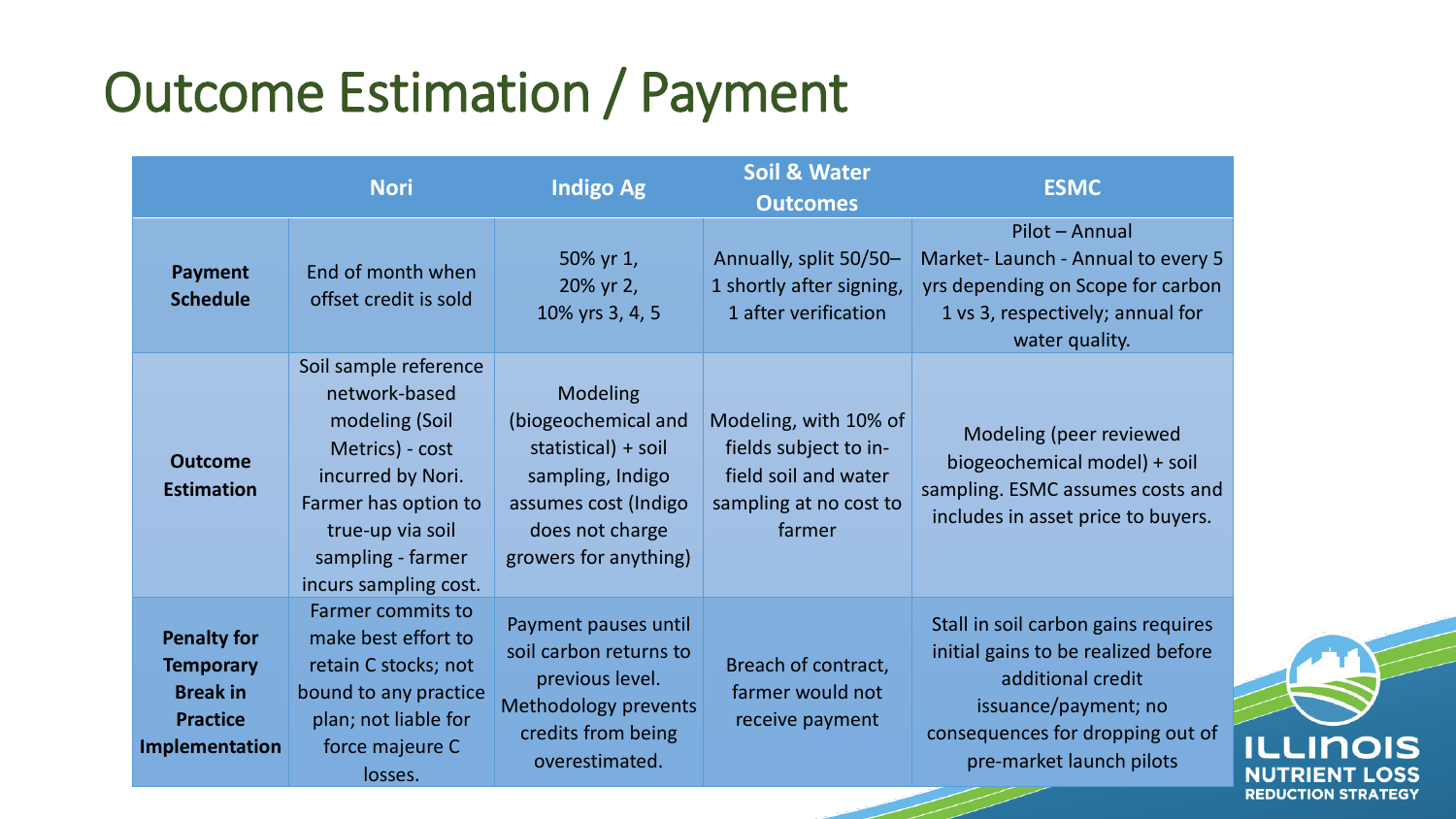

Opportunities for Illinois

State-weighted average emission reduction coefficients (tonnes CO2e ac-1 y-1) with adoption of no-till or strip-till practices on acres formerly under intensive tillage. Weighted emission reduction coefficients generated using The CaRPE Tool, version 2.03. Values are scaled to the state level and reflect average ERCs across all counties and weighted for cropland acres. They are intended for comparative purposes only.

<https://farmlandinfo.org/publications/combating-climate-change-on-us-cropland/>

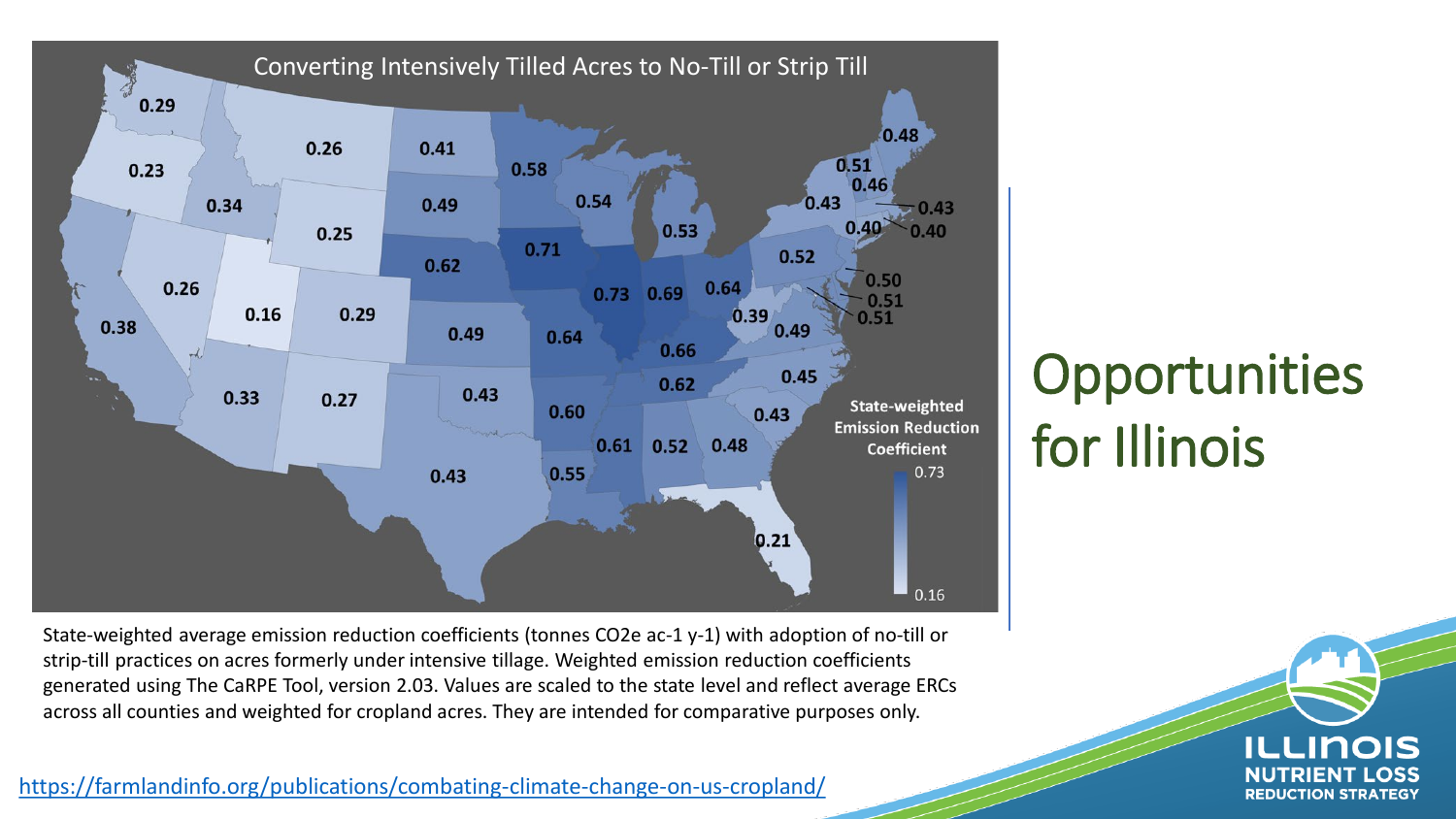

State-weighted average emission reduction coefficients (tonnes CO2e ac-1 y-1) with adoption of nonlegume cover crop with 25% fertilizer nitrogen reduced. Weighted emission reduction coefficients generated using The CaRPE Tool, version 2.03. Values are scaled to the state level and reflect average ERCs across all counties and weighted for cropland acres. They are intended for comparative purposes only.

<https://farmlandinfo.org/publications/combating-climate-change-on-us-cropland/>

**Opportunities** for Illinois

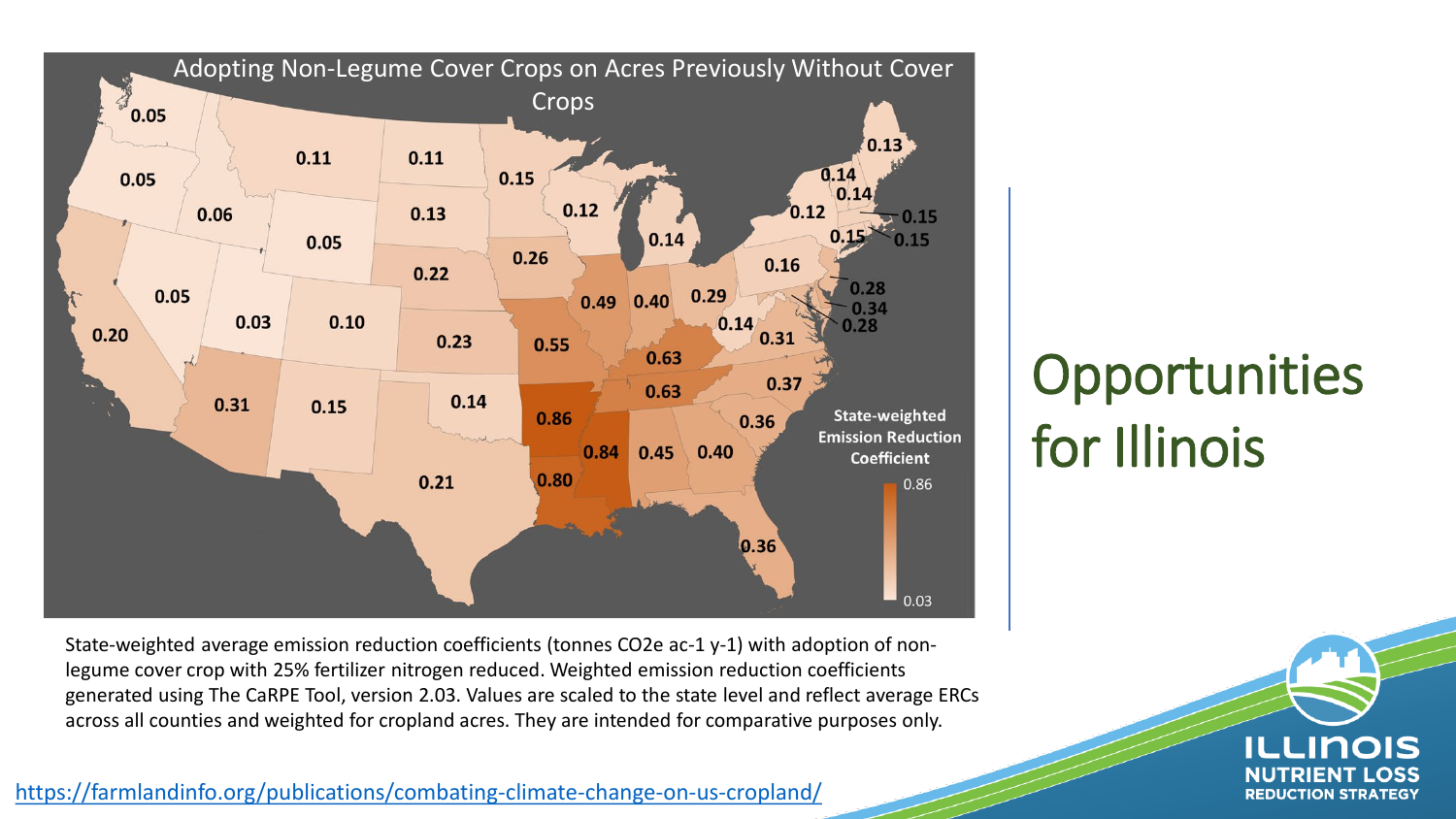| <b>Practice</b>                                 | <b>N</b> Efficiency<br>(%<br><b>Reduction)</b> | <b>P Efficiency</b><br>(%<br><b>Reduction)</b> | <b>Benchmark Treated</b><br>Area (ac)                        | <b>Maximum</b><br>Implementation<br>(ac) | <b>COMET-Planner ERC</b><br>(Tonnes $CO2e/ac-1/yr-1$ ) |
|-------------------------------------------------|------------------------------------------------|------------------------------------------------|--------------------------------------------------------------|------------------------------------------|--------------------------------------------------------|
| <b>Bioreactors</b>                              | 25                                             | $\mathbf 0$                                    | 160 (~2011)                                                  | 4,736,773                                | <b>NA</b>                                              |
| Wetlands                                        | 50                                             | $\mathbf 0$                                    | 59,271 (~2011)                                               | 2,368,386                                | <b>NA</b>                                              |
| <b>Buffers</b><br>Non-tile drained              | 90                                             | 50                                             | 624,910 (~2011)                                              | 12,297,189                               | $0.97 - 7.12$<br><b>Herbaceous vs Forest</b>           |
| <b>Cover Crops</b><br>Non-legume                | 30                                             | 30                                             | 600,000 (~2011)<br>1,410,000<br>(2019 NASS)                  | 22,729,042<br>(CaRPE)                    | 0.49                                                   |
| N Management<br>40/10/50<br><b>Tile Drained</b> | 18                                             | <b>NA</b>                                      | 1,730,000 (~2011)<br>1,930,000<br>(2019 NASS)                | 2,648,905                                | <b>NA</b>                                              |
| Nitrification<br>Inhibitor<br>Non-tile drained  | 10                                             | <b>NA</b>                                      | 907,200 (~2011)<br>2,610,000<br>(2019 NASS)                  | 3,107,955                                | <b>NA</b>                                              |
| <b>MRTN</b>                                     | 10                                             | <b>NA</b>                                      | 8,820,000 (~2011)<br>3,700,000<br>$(2019$ NASS) <sup>*</sup> | 11,200,000                               | <b>NA</b>                                              |
| No-till/Strip-till <sup>+</sup>                 | <b>NA</b>                                      | 50                                             | 6,471,985<br>(CaRPE)                                         | 22,217,538<br>(CaRPE)                    | 0.58 RT to NT<br>0.73 IT to NT                         |
| P Reduction<br><b>STP</b>                       | <b>NA</b>                                      | $\overline{7}$                                 | 8,723,535 (~2011)<br>11,210,000<br>(2019 NASS)               | 20,602,515                               | <b>NA</b>                                              |

+Acreages provided specifically for no-till/strip-till, NLRS P reduction estimate is for a broader conservation tillage category \*Does not include the acres reporting N management according to other industry approved techniques

## **Opportunities** for Illinois

*Note: This table is intended to help facilitate discussion, numbers provided are for comparative purposes only and may not reflect updated numbers from the draft 2020 IL NLRS Reduction Strategy Scenarios.* 

- *2011 numbers supplied via the Draft 2020 IL NLRS Reduction Strategy Scenarios*
- *2019 numbers supplied via the State NASS Survey*
- *CaRPE numbers supplied via the Carbon Reduction Potential Evaluation Tool <https://farmland.org/project/the-carpe-tool/>*
- *Maximum Implementation numbers supplied via the Draft 2020 IL NLRS Reduction Strategy Scenarios, unless otherwise indicated.*

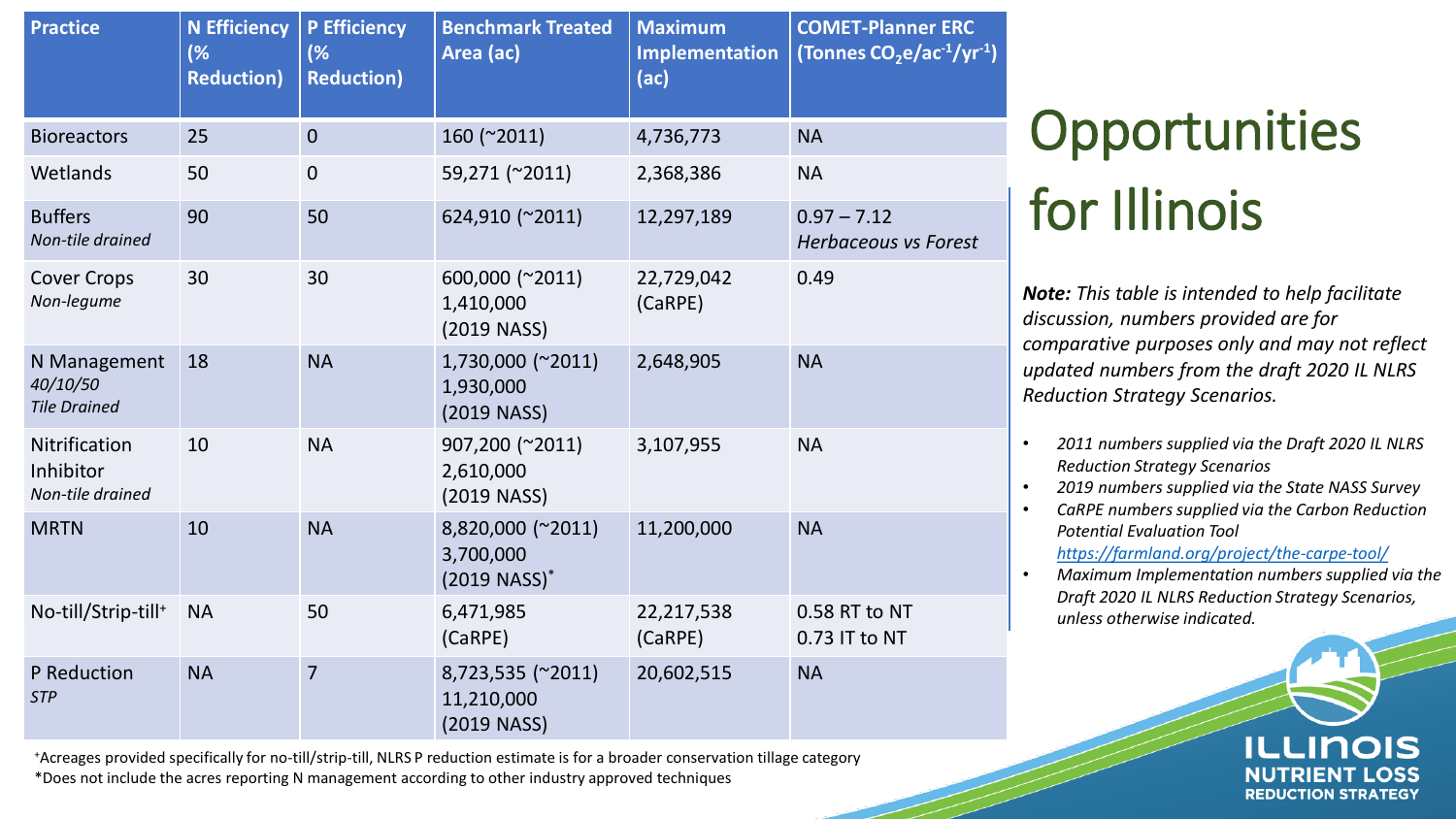#### On-Farm Opportunities



## Reduced Inputs |

#### **Hot spots of opportunity for improved cropland nitrogen management across the United States**

Eric D Roy *et al* 2021 *Environ. Res. Lett.* **16** 035004. https://doi.org/10.1088/1748-9326/abd662

"These hot spots collectively account for  $\sim$ 63% of total surplus N balance for croplands but only ~24% of cropland area in the US. N flows for these hot spots indicate variable **opportunities across the US landscape to improve cropland N balances by reducing N fertilizer use**, better managing manure N, and/or increasing N use efficiency."

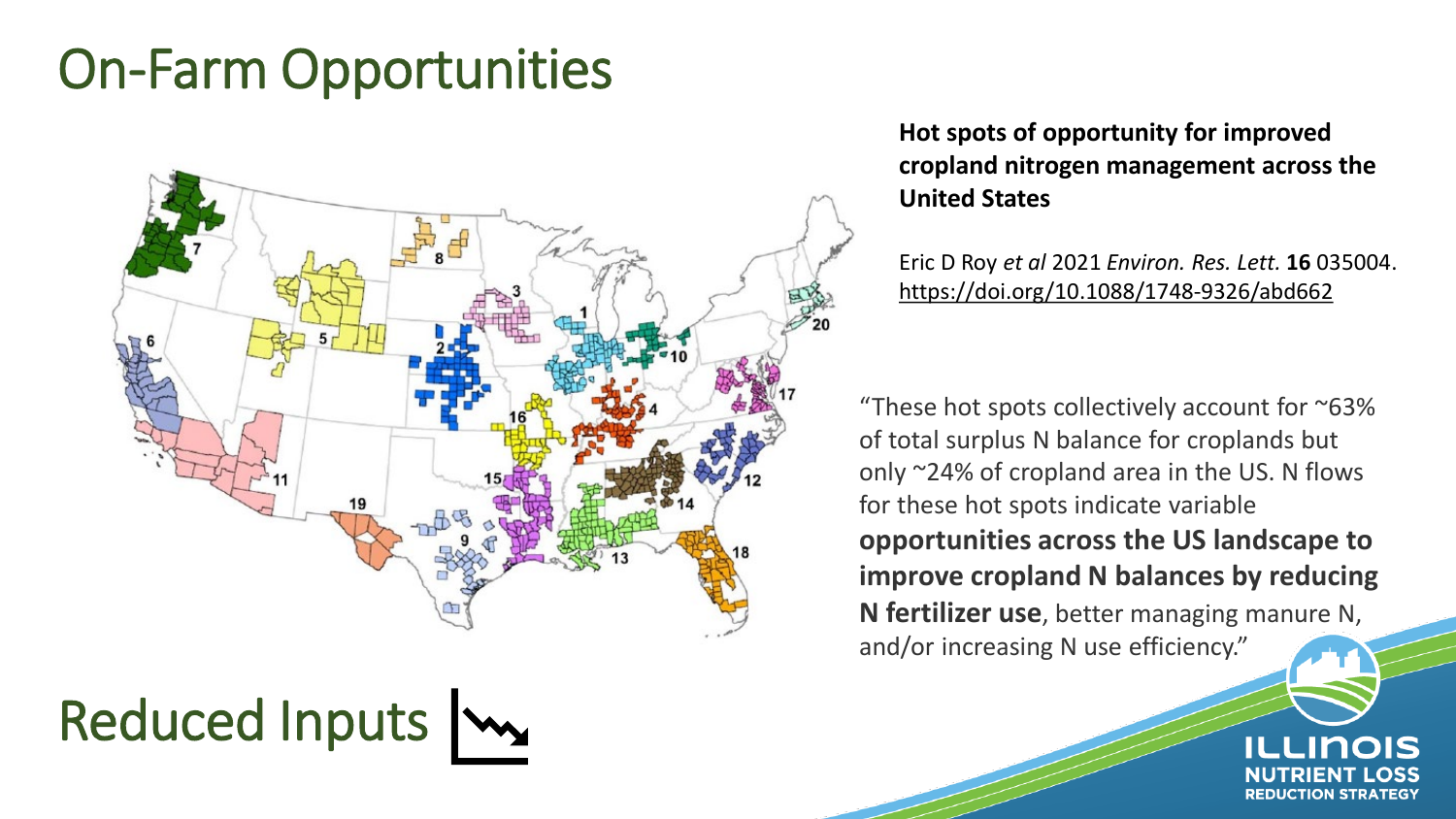#### On-Farm Opportunities



Journal of Environmental Management Volume 279, 1 February 2021, 111631



Research article

A comprehensive modeling framework to evaluate soil erosion by water and tillage

Sanghyun Lee <sup>a</sup>  $\boxtimes$ , Maria L. Chu <sup>a</sup>  $\triangle \boxtimes$ , Jorge A. Guzman <sup>a</sup>  $\boxtimes$ , Alejandra Botero-Acosta <sup>b</sup>  $\boxtimes$ 

Show more  $\vee$ 

```
+ Add to Mendeley & Share 55 Cite
```
https://doi.org/10.1016/j.jenvman.2020.111631

Get rights and content

"if no-till were implemented for all fields throughout the watershed, **76% and 72% reductions in total soil loss**  and sediment yield, respectively, can be achieved.."

Reduced Inputs  $\mathbf{w}$ 

"The loss of A-horizon soil has removed  $1.4 +$ 0.5 Pg of carbon from hillslopes, **reducing crop yields in the study area by** ∼**6% and resulting in \$2.8 ± \$0.9 billion in annual economic losses**."

#### **RESEARCH ARTICLE**

The extent of soil loss across the US Corn **Belt** 

#### **D** Evan A. Thaler, **D** Isaac J. Larsen, and **D** Qian Yu

PNAS February 23, 2021 118 (8) e1922375118; https://doi.org/10.1073/pnas.1922375118 Add to Cart (\$10)

Edited by David Tilman, University of Minnesota System, St. Paul, MN, and approved December 29, 2020 (received for review December 20, 2019)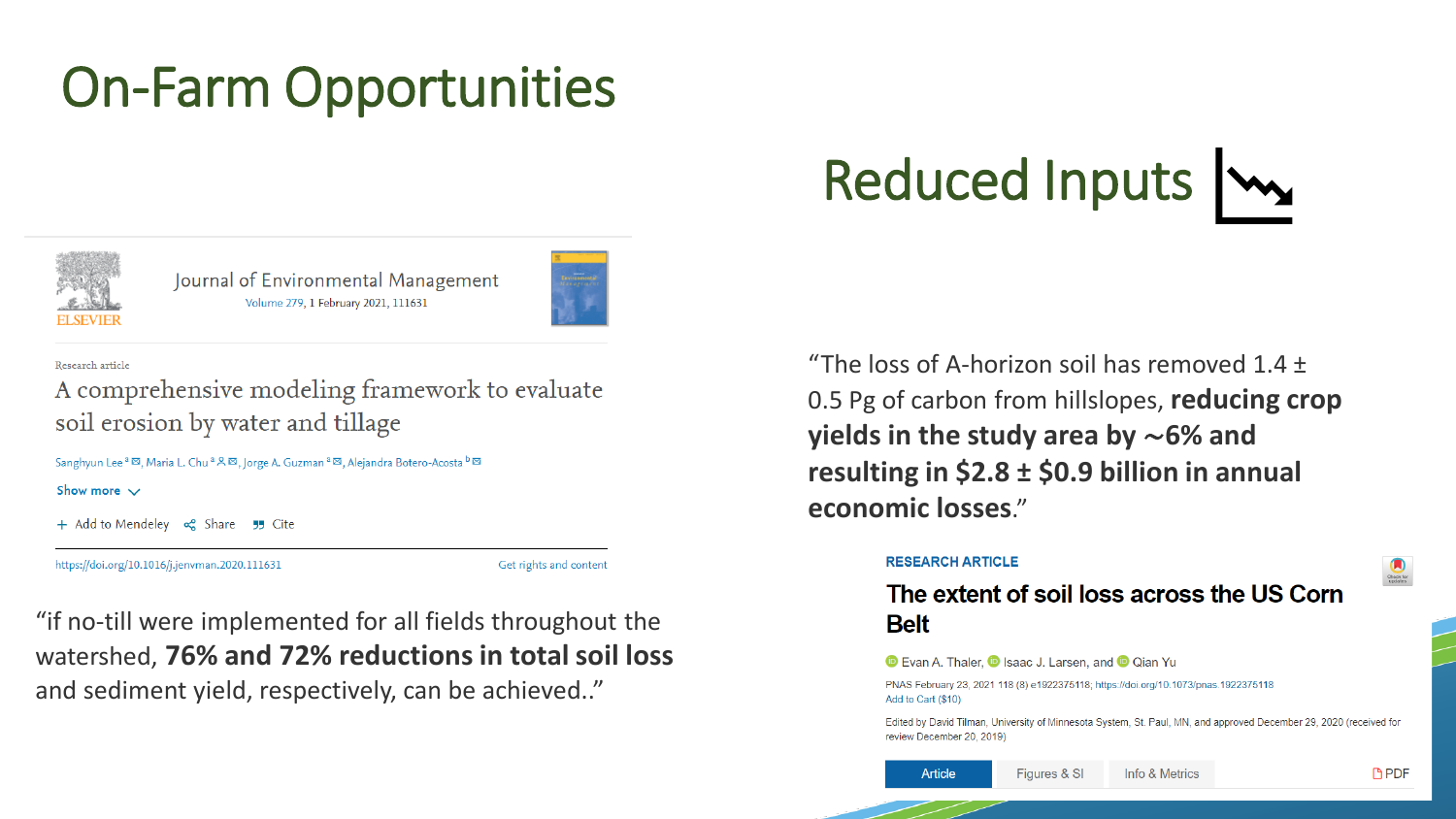#### On-Farm Opportunities

"Under severe drought, an **increase of 1% soil organic matter** was associated with a yield increase of 2.2 ± 0.33 Mg ha-1 (**32.7 bu ac-1**) and a **36 ± 4.76% reduction in the mean proportion of liabilities paid**."



**Soil organic matter protects US maize yields and lowers crop insurance payouts under drought**

Kane, D.A., Bradford, M.A., Fuller, E., Oldfield, E.E., Wood, S.A., 2021. Environ. Res. Lett. <https://doi.org/10.1088/1748-9326/abe492> Accepted online Feb 9th, 2021